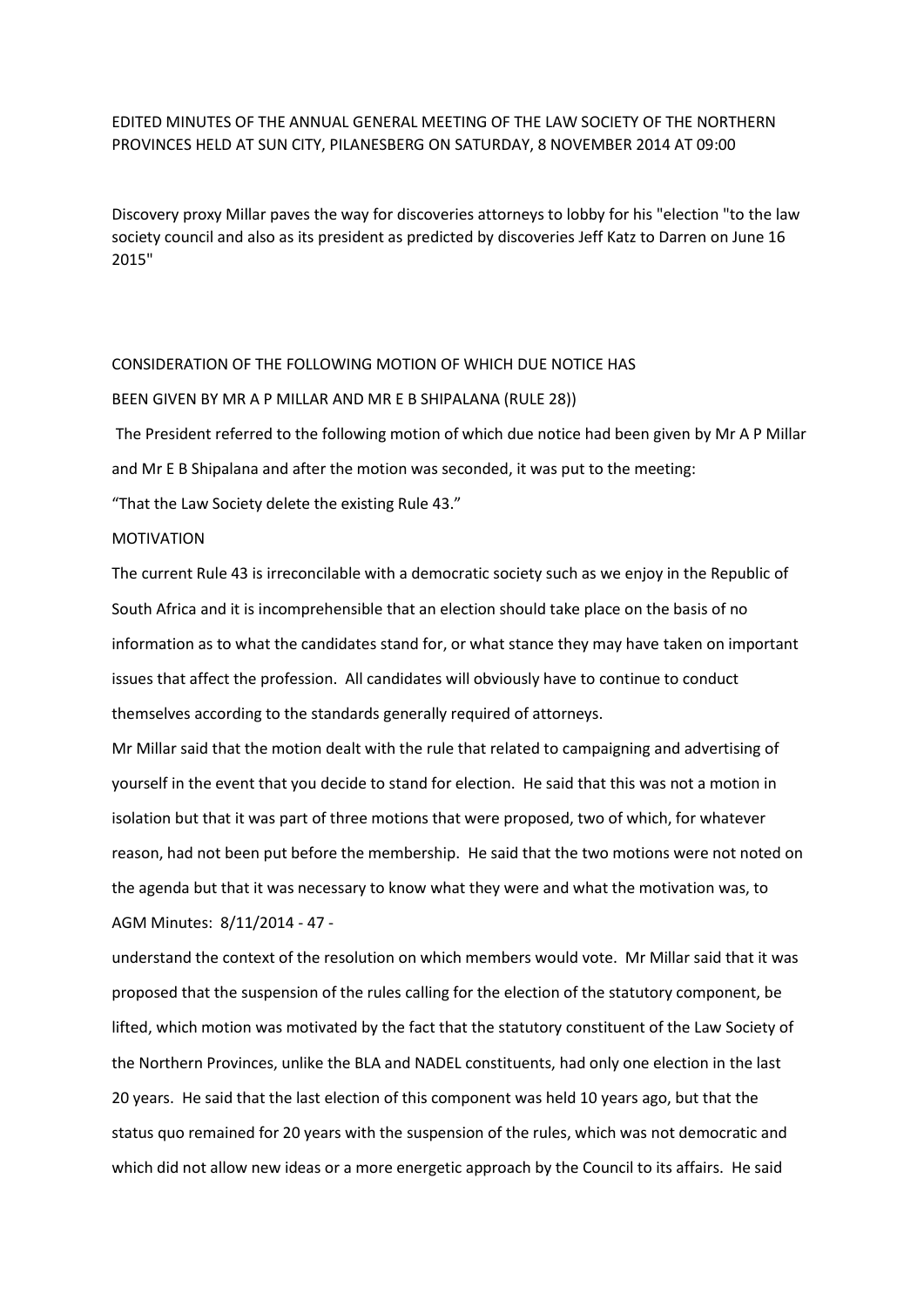that in the absence of regularly elections, the views of the Council did not necessarily reflect those of the members. He said that the current Council endeavoured to represent, as best they could, the views of the members but that elections were the best method by which members could determine whether their representatives were representing their views. He said that the current Rule 43, which was the rule on which members would vote at this meeting, was irreconcilable with the democratic society in that it was incomprehensible that an election should take place on the basis that no information was given as to what the candidate stood for or what stance the candidate might take on important issues that affected the profession. He said that all candidates would obviously have to continue to conduct themselves according to the standards required of attorneys. He said that in regard to the electioneering and in regard to elections, Rule 93 obviously applied and that it was not envisaged that anybody would conduct themselves in a manner that would be unprofessional or disgraceful. Mr Millar said that the second motion related to removing the indefinite suspension of Rule 47(3) and adopting a new Rule 48(a), which envisaged a situation where, if an election was held and a candidate, for whatever reason, did not take up the appointment or retired or resigned, that the next candidate on the list, who had not been elected, would then move up into the position. He said that the current situation which dealt with the statutory component where people were co-opted on the Council without any input from the membership at large, would not be the situation and that whoever was there would have a mandate from the electorate, the members. He said that he was uncertain why these two motions were not noted on the agenda and that, when he requested the reasons, he was advised that it was privileged.

The President said that the last remark by Mr Millar that the only answer that he received was that it was legally privileged, was not entirely correct and that the Law Society had also indicated the reasons in a letter to him, which were based on sound legal advice according to the Council. He said that, rightly or wrongly, it was perceived that it could not be legally tenable from a historical AGM Minutes: 8/11/2014 - 48 -

perspective and that it was Mr Millar's prerogative to, at any stage, again advance those arguments if need be during a special meeting.

Mr D J de Kock indicated his support for the motion and said that he wished to give notice that he wants to move a motion of order after members had voted on the issue. He expressed the view that it was improper that a motion that was before the Council, was not noted on the agenda of the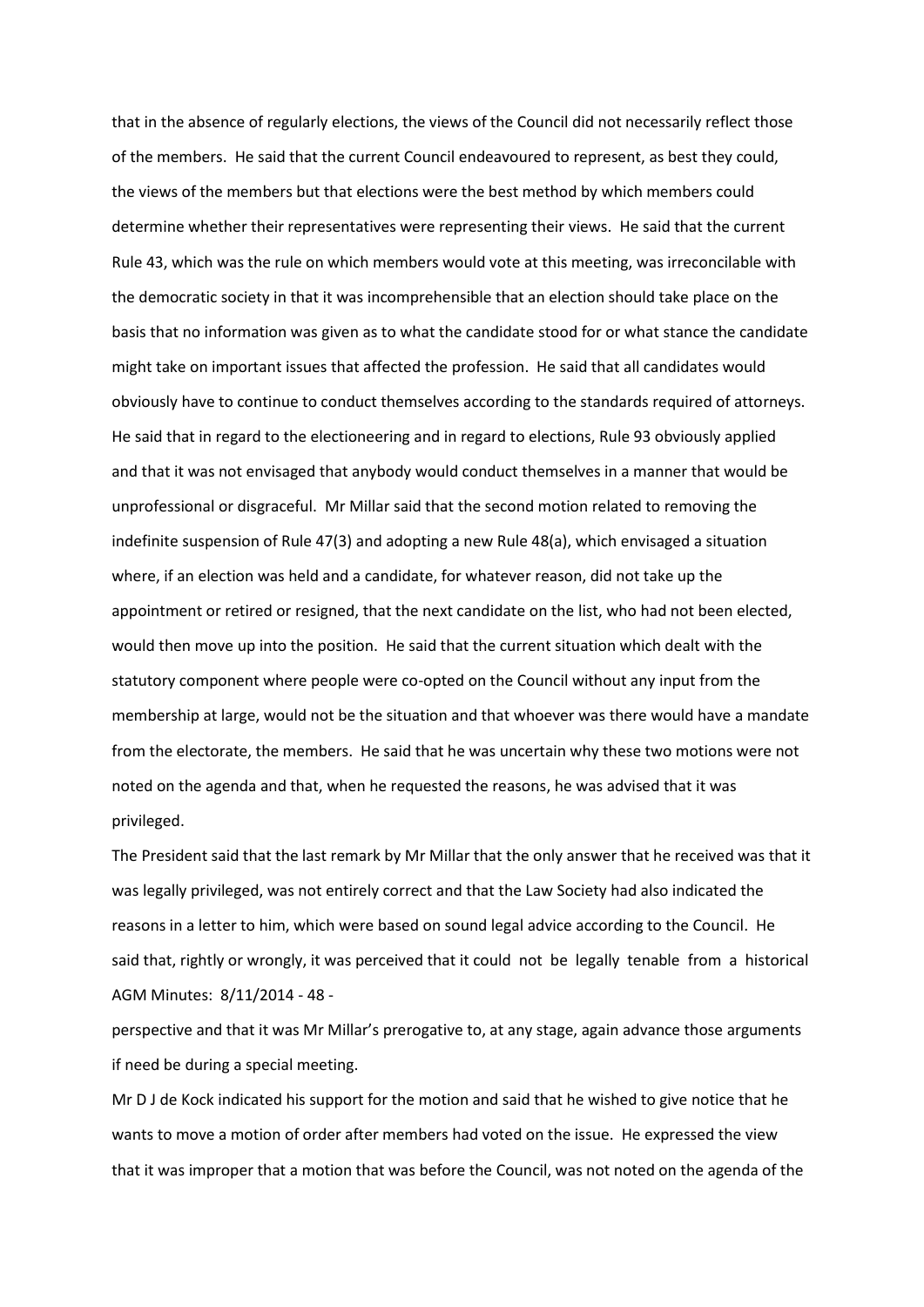meeting.

The President said that although he did not quite understand what Mr De Kock had in mind, the agenda was closed and that motions could not be moved at this late stage.

Mr Bennett said that in reading Rule 43; he endeavoured to place himself in the position of the drafters of the rule when it was made many years ago and to ascertain what inspired them o draft the rule in the way that it was. He said that the number of practitioners at the time was much lower than the current number and that prominent members of the profession that were aspiring to serve on the governing body of the profession were probably better known to members at the time or were easier identified then than would be the case today. He said that at the time, the principle of ethics and especially the prohibition on advertising by practitioners were very strictly controlled and monitored, which he presumed also played a role when the rule was drafted in the way it was. He said that there was very strong tradition against promoting yourself in public and that practitioners were not even allowed to address a public meeting without the prior approval of the Council of the Law Society. He agreed that in today's day and age it would perhaps be necessary to make more information available about members aspiring to serve on the governing body of the profession and its committees and that this should at least be done by a proper manifesto or a document of introduction, which could be made available to all members who were eligible to vote, and in which the curriculum vitae of the candidate and more particulars about his/her involvement in matters of the profession could be given. He said that the question however arose as to whether the candidate should be allowed to do canvassing and that the last sentence of the motivation, as put before members, touched on the heart of the problem in the sense that it stated that all candidates would obviously have to continue to conduct themselves according to the standards generally required by attorneys. He said that the question was, what were these standards that were generally required of attorneys? He said that it could entail not bringing the profession into disrepute or that canvassing should not be in bad taste or undermining to the opponents or should not cause a nuisance or an embarrassment to colleagues. One could go on with a list of possible AGM Minutes: 8/11/2014 - 49 -

prohibitions, but the difficulty was in the vagueness of such requirement. I do not have an obvious or definitive answer to whether we should allow candidates to canvas. He said that the uniform rules, which had been approved by all the provinces and which were in the process of being implemented, did not contain an equivalent to Rule 43 and that it would then in any event fall away,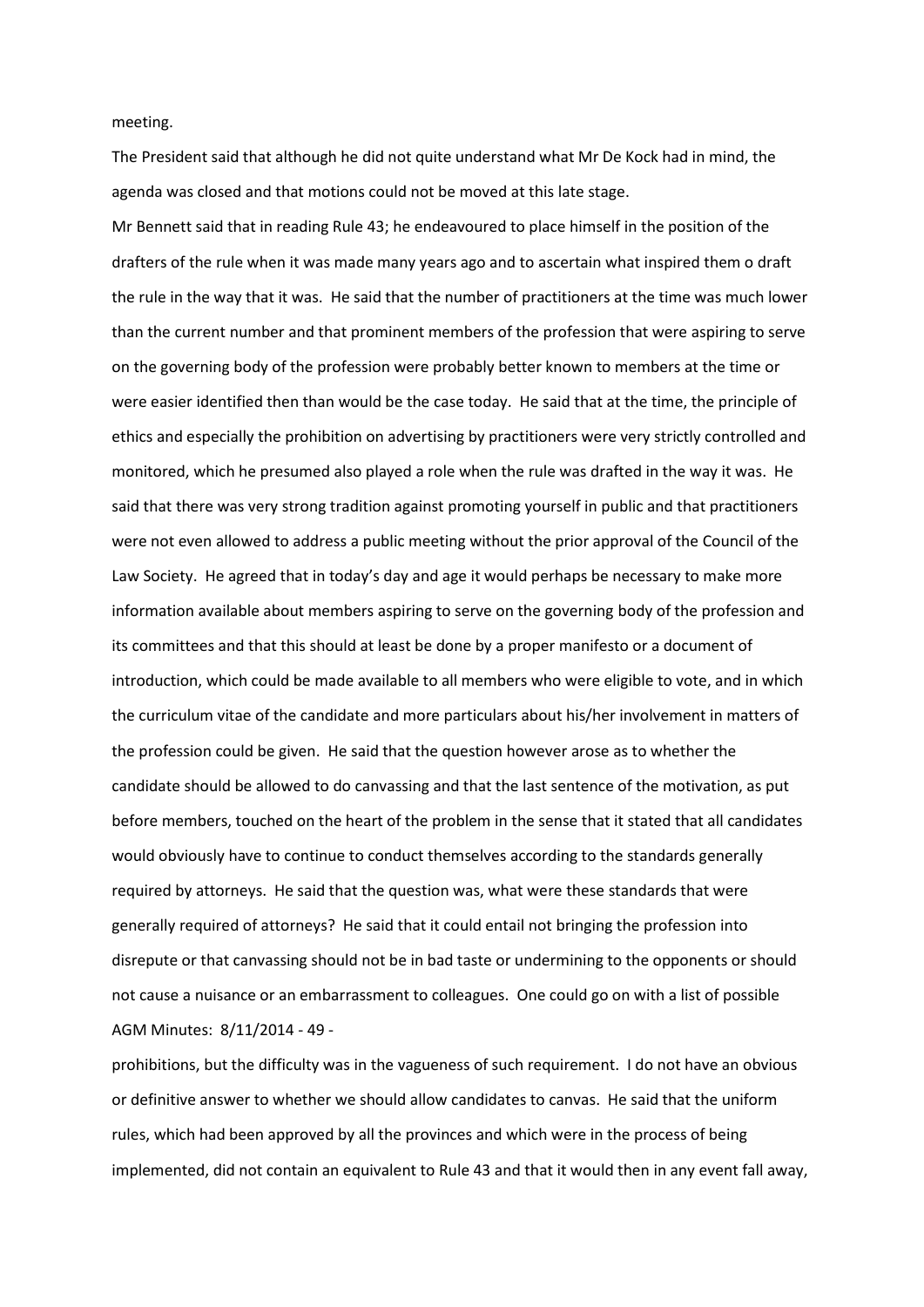which was indicative of the fact that the drafters of the new rules perhaps did not feel as strongly as the prohibition that was contained in Rule 43. He said that the Legal Practice Act had also been signed into law and that the Act provided for the members of the Legal Practice Council to be elected to the Council; although the rules governing such elections would still have to be prepared by the National Forum. He said that the chance of a rule similar to Rule 43 being included, was slim and that members should consider whether, at this point in time, it was necessary for the profession or prudent for the Council to approach the Judge President or the Chief Justice with a request to delete Rule 43, as the profession was in the process of approaching them with a whole new set of rules.

Mr C P Fourie said that he did not have an objection to the motion, but that Mr Bennett had raised the important point that a similar Rule had not been included in the new uniform rules and that it would also not form part of the Legal Practice Act dispensation. He said that the uniform rules were about to be passed. He referred to the so-called undemocratic elections of the non-NADEL, non BLA component of the Council which had also featured in press articles recently and said that he took the strongest of exception to that for the simple reason that there was a specific motivation for that, namely to accommodate the 50/25/25 dispensation and also in anticipation of the Legal Practice Act. He said that it was not decided unilaterally, that it was discussed on numerous occasions at annual general meetings and that the statement that the non-BLA, non-NADEL component was not holding democratic elections, but the BLA and NADEL were, was also incorrect. He said that it members wanted an election, it should be an election for all by all members.

Mr De Broglio said that it was clear that members were of the view that Rule 43 did not have a place anymore and that good housekeeping required that it be removed and that the matter not be left in abeyance pending the introduction of the uniform rules. He added that Gauteng Law Council had incorporated by reference Rule 43 into its constitution and that, if Gauteng Law Council held elections, they would have to comply with the rule, notwithstanding agreement that the rule did not have a place anymore.

AGM Minutes: 8/11/2014 - 50 -

Mr Mabunda said that he was inclined to talk on this particular issue to clarify the position in his capacity as the President of the Black Lawyers Association. He referred to the statement that the non-holding of elections was to accommodate NADEL and the BLA and said that, assuming that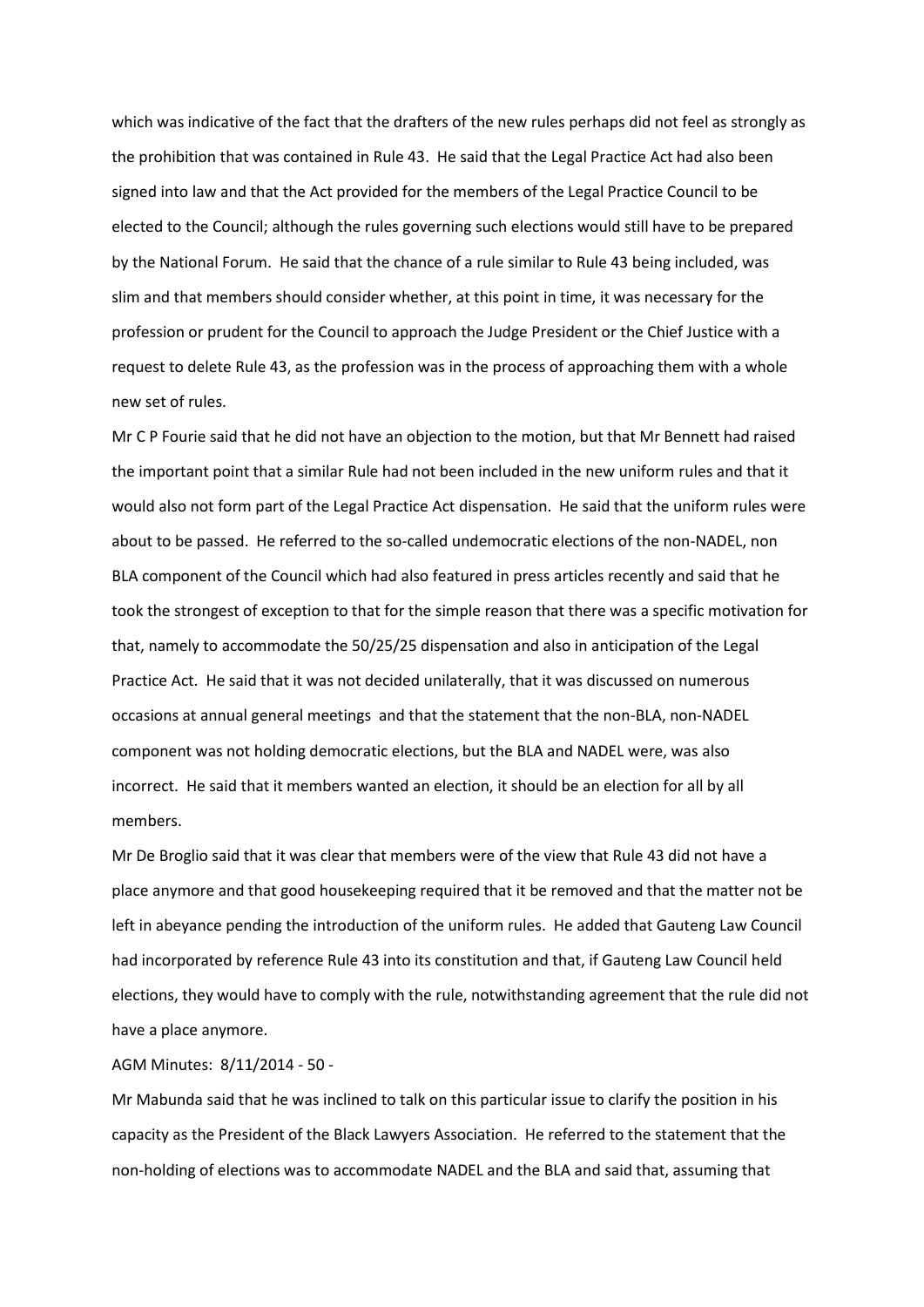that was so, it did not detract from democratic exercises being done by certain of the constituencies. He said that he was not the one who talked about the language of democracy or non-democracy in other constituencies, but that he would reaffirm and reiterate the fact that there had been and that there continued to be democracy within NADEL and the BLA. He emphasised that if other constituencies were accommodated, it did not mean that democracy should not be practised during that particular juncture.

Mr Millar said that a situation of 50% of the Council not holding elections and 50% of the Council being composed of delegates who had been elected and then claiming that 100% of the Council represented the interest and the views of all the members, was not acceptable. He said that the non-BLA and non-NADEL members should be given the privilege of having a vote. He said that many members had never participated in a Law Society election. He said that anyone who subscribed to any sort of democratic approach would appreciate the need for elections across the entire Council, which had to be done as soon as possible. He said that the deletion of Rule 43 would be every important if the Law Society had elections, as it would affect all those who were eligible to take part in those elections. He said that he intended calling for a special meeting in due course to deal specifically with this issue.

The President requested members to, by a show of hands, indicate their support for the motion for the deletion of Rule 43 and it was noted that the overwhelming majority supported the motion. The motion was therefore carried.

Mr D J de Kock said that members were not aware that certain items were put before the Council, which had not been noted on the agenda of the annual general meeting and that it was impossible for them to speak on any matter that was not on the agenda. He said that this was the members' meeting and not a Council meeting and that the Council could not decide which motions would serve at the meeting and which ones not. He moved for a motion that this motion was at least put on the table today or that the President furnish members with an explanation why it was removed and whether a legal opinion to that effect was obtained, in which instance it should have been put to members with the motions concerned. He moved that that motion be put on the agenda of the meeting.

#### AGM Minutes: 8/11/2014 - 51 -

The President said that Mr De Kock's concern was noted but that, in his capacity as President and Chairperson of the, he could unfortunately not entertain an item that was not noted on the agenda.